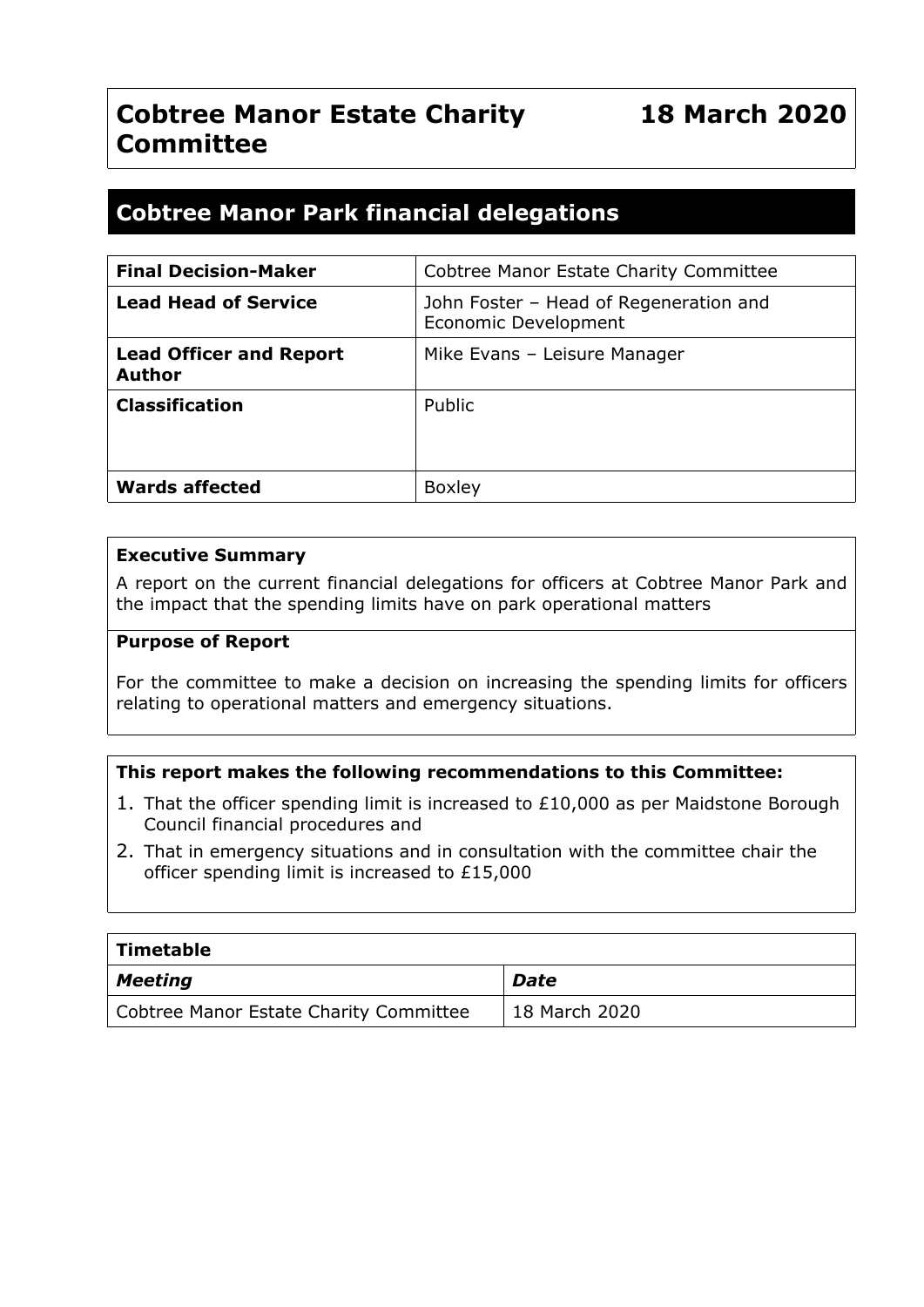# **Cobtree Manor Park financial delegations**

#### **1. CROSS-CUTTING ISSUES AND IMPLICATIONS**

| <b>Issue</b>                                        | <b>Implications</b>                                                                                                                                                                                                                                                                                                                                                                        | Sign-off                                                                |
|-----------------------------------------------------|--------------------------------------------------------------------------------------------------------------------------------------------------------------------------------------------------------------------------------------------------------------------------------------------------------------------------------------------------------------------------------------------|-------------------------------------------------------------------------|
| <b>Impact on</b><br>Corporate<br><b>Priorities</b>  | The work of the charity links directly to its<br>charitable objectives and the corporate<br>priorities for the council.                                                                                                                                                                                                                                                                    | Mike Evans -<br>Leisure<br>Manager                                      |
| <b>Cross</b><br><b>Cutting</b><br><b>Objectives</b> | The work of the charity links directly to its<br>charitable objectives and the cross cutting<br>objectives of the council.                                                                                                                                                                                                                                                                 | Mike Evans -<br>Leisure<br>Manager                                      |
| <b>Risk</b><br><b>Management</b>                    | The risks of not implementing this<br>recommendation are references in paragraphs<br>1.10 to 1.20, 4.3, 4.4 and 4.5                                                                                                                                                                                                                                                                        | Mike Evans -<br>Leisure<br>Manager                                      |
| <b>Financial</b>                                    | The Committee will continue to receive<br>regular financial performance updates and will<br>be able to assess the impact of this decision<br>going forward.                                                                                                                                                                                                                                | Paul Holland<br>- Senior<br>Finance<br>Manager                          |
| <b>Staffing</b>                                     | We will deliver the recommendations with our<br>current staffing.                                                                                                                                                                                                                                                                                                                          | John Foster -<br>Head of<br>Regeneration<br>and Economic<br>Development |
| Legal                                               | Under the Council's Constitution the<br>Committee as Corporate Trustee is<br>responsible for all matters relating to the<br>Charity with the exception of daily<br>management which will be undertaken by the<br>Director of Finance and Business<br>Improvement.<br>Accepting this recommendation will align the<br>committee's procedures more closely to the<br>Council's constitution. | Jayne Bolas -<br>Principal<br>Solicitor                                 |
| <b>Privacy and</b><br>Data<br><b>Protection</b>     | There are no new implications as a result of<br>this update report and recommendation.                                                                                                                                                                                                                                                                                                     | Policy and<br>Information<br>Team                                       |
| <b>Equalities</b>                                   | No impact identified as a result of as a result<br>of this update report and recommendation.                                                                                                                                                                                                                                                                                               | Policy &<br>Information<br>Manager                                      |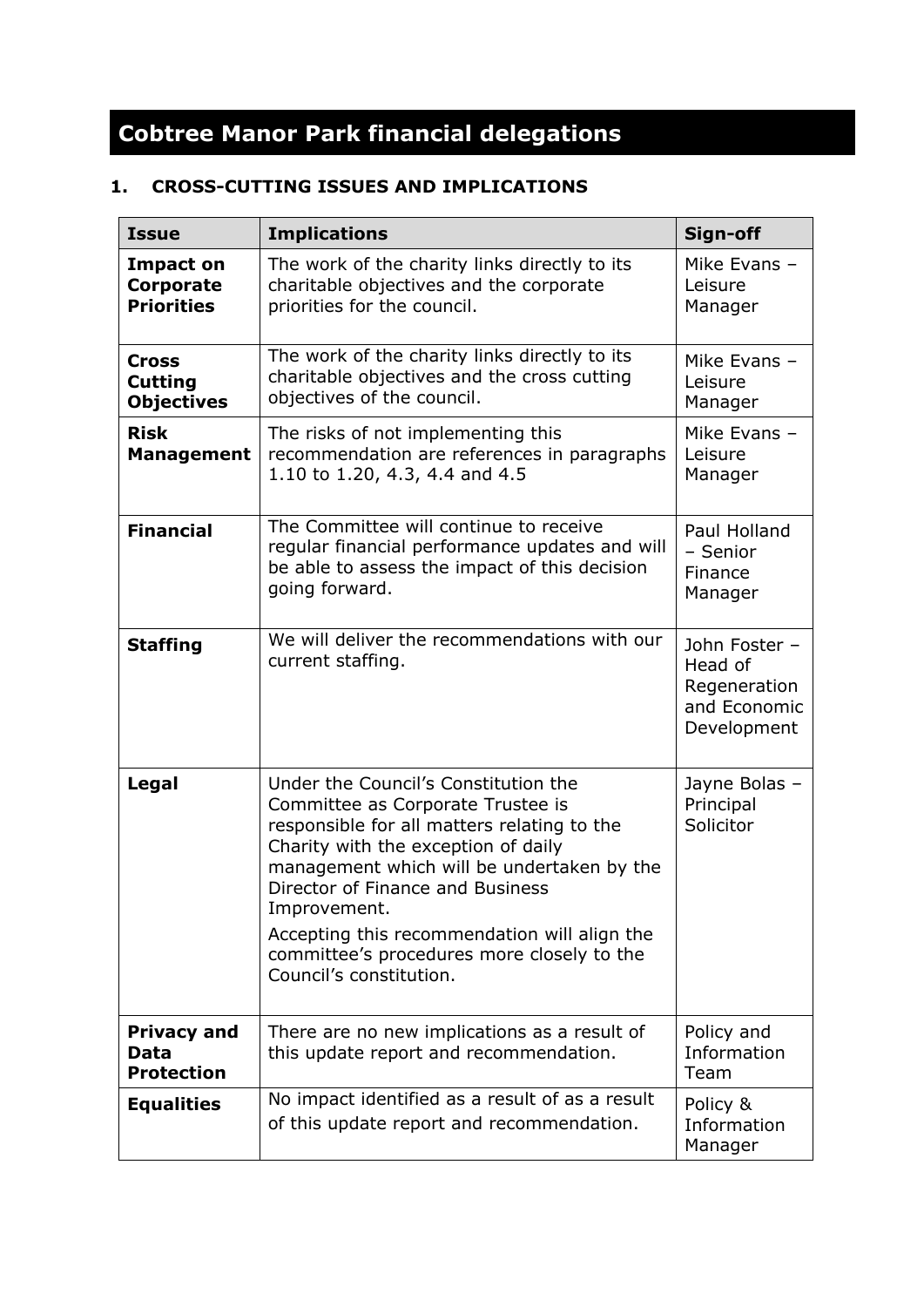| <b>Public</b><br><b>Health</b>      | The Cobtree Estate works towards improving<br>the health of residents through its day-to-day<br>operations.                                                                                     | Senior Public<br><b>Health Officer</b>                                                              |
|-------------------------------------|-------------------------------------------------------------------------------------------------------------------------------------------------------------------------------------------------|-----------------------------------------------------------------------------------------------------|
| <b>Crime and</b><br><b>Disorder</b> | Crime and disorder implications are managed<br>day-to-day in line with council procedures and<br>policies                                                                                       | Mike Evans -<br>Leisure<br>Manager                                                                  |
| <b>Procurement</b>                  | On accepting the recommendations, the<br>Council will then follow procurement exercises<br>for all future spend. We will complete those<br>exercises in line with financial procedure<br>rules. | John Foster -<br>Head of<br>Regeneration<br>and Economic<br>Development<br>& Section 151<br>Officer |

#### **2. INTRODUCTION AND BACKGROUND**

- 1.1 Maidstone Borough Council, through Cobtree Manor Estate Charity Committee, is the corporate trustee of the charity known as Cobtree Manor Estate. Cobtree Manor Estate Charity Committee operates Cobtree in line with Maidstone Borough Council procedures and policies in all areas including employment, procurement, health and safety, and legal.
- 1.2 The Cobtree budgets are set annually and agreed by Cobtree Manor Estate Charity Committee. Cobtree Manor Park finances are managed by the Senior Finance Manager and day-to-day spending is overseen by the Leisure Manager.
- 1.3 The Cobtree Park Manager, the Leisure Manager and the Senior Finance Manager meet regularly to monitor and discuss the Cobtree Manor Park budgets.
- 1.4 Cobtree Manor Estate Charity Committee follows the majority of Maidstone Borough Council financial procedures, although there is one key difference and that difference is having an impact on the day-to-day operations of the park and on the ability of the park team to deliver the best possible service to customers.
- 1.5 The Leisure Manager sign off limit for budgetary spend at Cobtree is set at £5,000. For Maidstone Borough Council budgets, under Director discretion, the Leisure Manager would have a sign off limit of up between £25,000 and £50,000. The Head of Regeneration and Economic Development also has a sign off limit of £5,000 at Cobtree compared to a limit of up to £75,000 for Maidstone Borough Council budgets.
- 1.6 The constitution says that the Head of Regeneration and Economic Development has "responsibility for the management of the Cobtree Trust and Estate" but he must do this with a sign off limit of £5,000.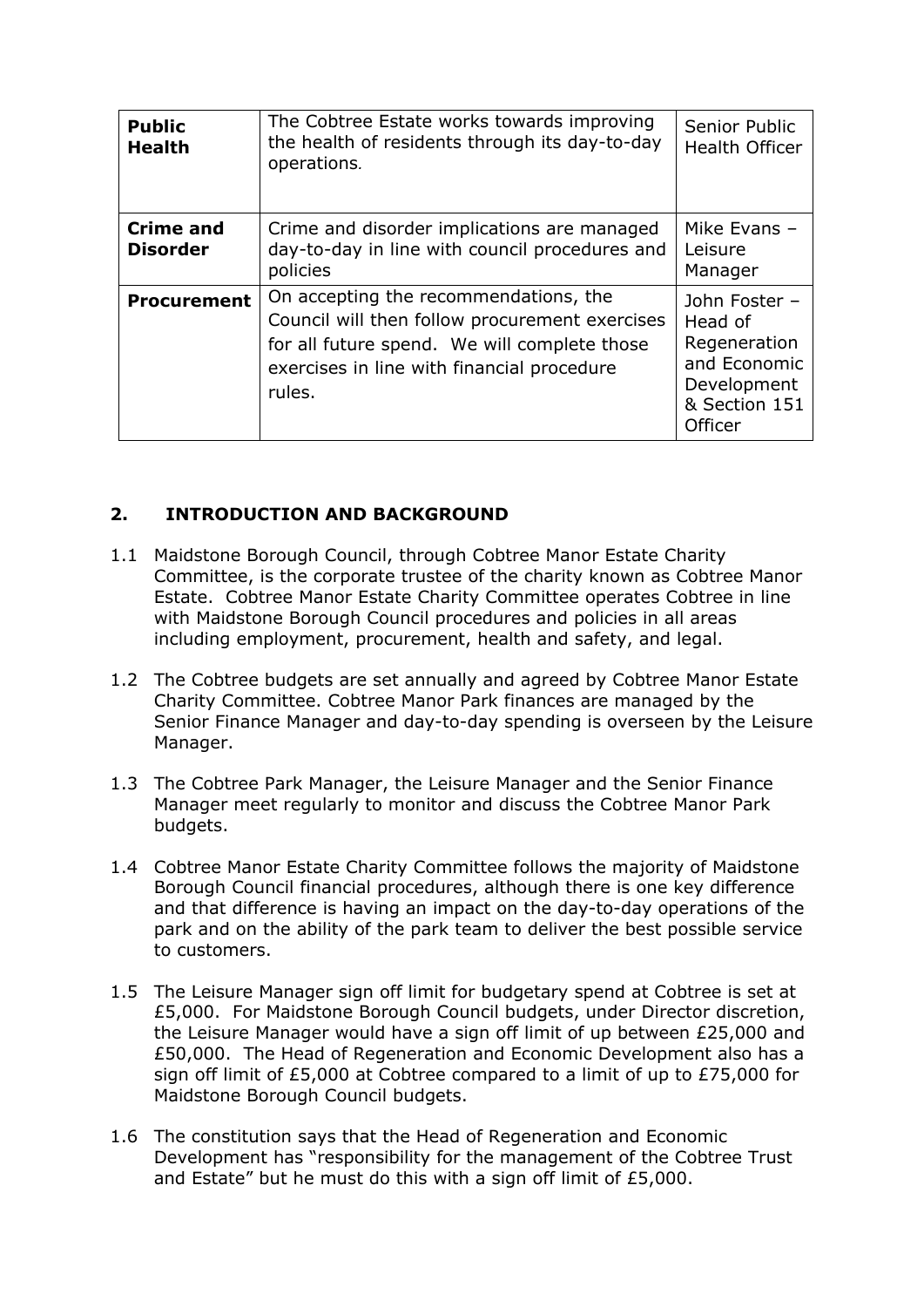- 1.7 Mid-Kent Legal Officers have been investigating the background of Cobtree Manor Estate Charity Committee for the Service Level Agreement work that the Senior Finance Officer is leading on. Legal documentation relating to Cobtree has not been easy to find. Mid-Kent Legal officers rely on a 2006 memorandum written by Ian Trueman that explains the relationship between the Cobtree Manor Estate Charity Committee and Maidstone Borough Council. It explains that Full Council establishes policies for Cobtree Manor Estate Charity but it doesn't explain what those policies are.
- 1.8 To date, no documentation relating to how and why these financial limits were set for officers has been identified. The Leisure Manager has conducted his own searches and consulted with Democratic Services and the Head of Policy, Communications and Governance but he is yet to find any previous decisions or reports relating to the setting of these limits.
- 1.9 The current procedures may be convention, and not based on previous decisions. However Cobtree Manor Estate Charity Committee has made decisions on financial limits in the past. Sections 1.10 and and 1.12 give detail of some previous decisions that Cobtree Manor Estate Charity Committee has taken to alter spending limits. This may suggest that the committee has the authority to set its financial delegations as it sees fit, providing it does not exceed the limits set by the Maidstone Borough Council constitution.
- 1.10 The minutes from the meeting in 20 November 2009 show that previous reports have requested Cobtree Manor Estate Charity Committee to authorise spending for items that cost £15 and £300. Searches of subsequent minutes have not revealed a report that sought to change that practice and give officers the current spend limit, but it is certainly true that today officers do not need to take requests to spend £300 which suggests at some point since 2009 this practice was altered.
- 1.11 The Senior Finance Manager believes committee discussed and approved the £5,000 limit "around 10 years ago". If that were the case, and that amount were index linked, today's limit would be £6,757 (using an average inflation of 3.1% per annum since 2010).
- 1.12 The 9 November 2011 meeting included a resolution "that officers be given delegated authority in consultation with the Chairman or the Leader of the Council to authorise unbudgeted expenditure up to the value of £3,000 in emergency situations subject to any such expenditure being reported to the next meeting of the Committee." This resolution shows that Cobtree Manor Estate Charity Committee has previously altered its financial procedures and limits to better suit the operational needs of the park.

#### **The park's operational needs**

1.13 In June 2019 there was an emergency committee meeting to approve spending for the emergency repair of a roof at Kent Life at a cost of just over £5,000. In January 2019 there was a last-minute report to the committee for the Play Barn works at Kent Life, which were at a final total cost of £8,543.48. On both occasions the Maidstone Borough Council Property Team followed procurement rules and the best price and solution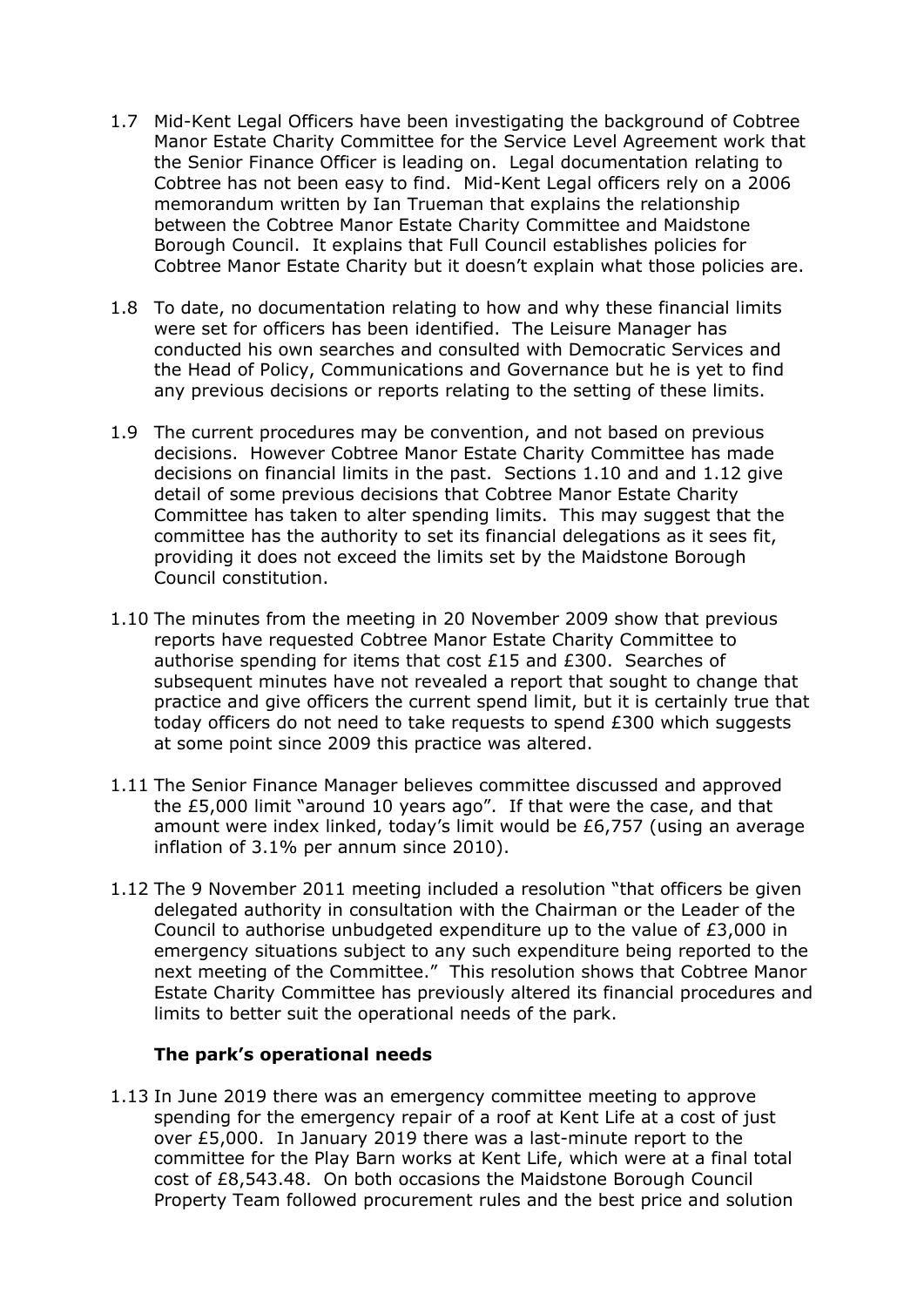were obtained for the works. Also on both occasions the completion of works were delayed by the need to take a report to Cobtree Manor Estate Charity Committee and the Leisure Manager's efforts, instead of being focused on completing the works, were focused on compiling the report and obtaining the required sign off from colleagues.

- 1.14 In November 2019 the capital programme was agreed. That programme includes £9,000 for a new golf buggy. The Cobtree Park Manager has found a suitable vehicle that can be purchased for a nett price of £7,260. This purchase of a nearly new vehicle is reliant on being able to make a timely authorisation and the park risks losing out on this sale because officers do not have a sufficient operational spend limit.
- 1.15 Not having a utility vehicle that can access all areas of the park is classed as an emergency situation, but the 2011 decision (referenced in paragraph 1.12) only enables officers to approve non-budgetary spend of £3,000 in emergency situations.

#### **Emergency situations**

- 1.16 Cobtree Manor Park continues to attract more visitors, who come to enjoy the park and the play equipment. The park's reputation as a family destination is growing and key to that is the availability of play equipment.
- 1.17 Individual items of play equipment all cost above £5,000 to purchase. The play items are at an age now where spending money on repairs is not the best use of resources. The capital programme reflects the need to invest in play equipment with £50,000 identified across the next three financial years. Officers want to use Cobtree Manor Estate Charity Committee's resources as efficiently and prudently as possible and would prefer to reinvest than repair older items. The current financial procedures do not easily allow for that.
- 1.18 If a piece of play equipment were to break on 19 March 2020, and that item was irreparable or a repair was not best value for money, officers would not be able to replace it and bring it back in to action until after the next Cobtree Manor Estate Charity Committee meeting which, assuming no emergency meeting were arranged, is likely to be in the second week of June 2020. This is a period of 12 weeks that would cover three weeks of school holiday time and three bank holiday weekends. Officers would not be able to deliver the best service to park visitors and are risking the reputational damage that this would attract.
- 1.19 This situation not only applies to play equipment but could also apply to the property or other assets, such as the building shutters or gates.
- 1.20 In 2019/2020 Officers have managed the budgets well and Cobtree Manor Park is set to achieve a surplus. Officers show good diligence with the charity's money. This will not change with an increased transactional limit. It will increase the efficiency of the park operations and ultimately lead to future savings.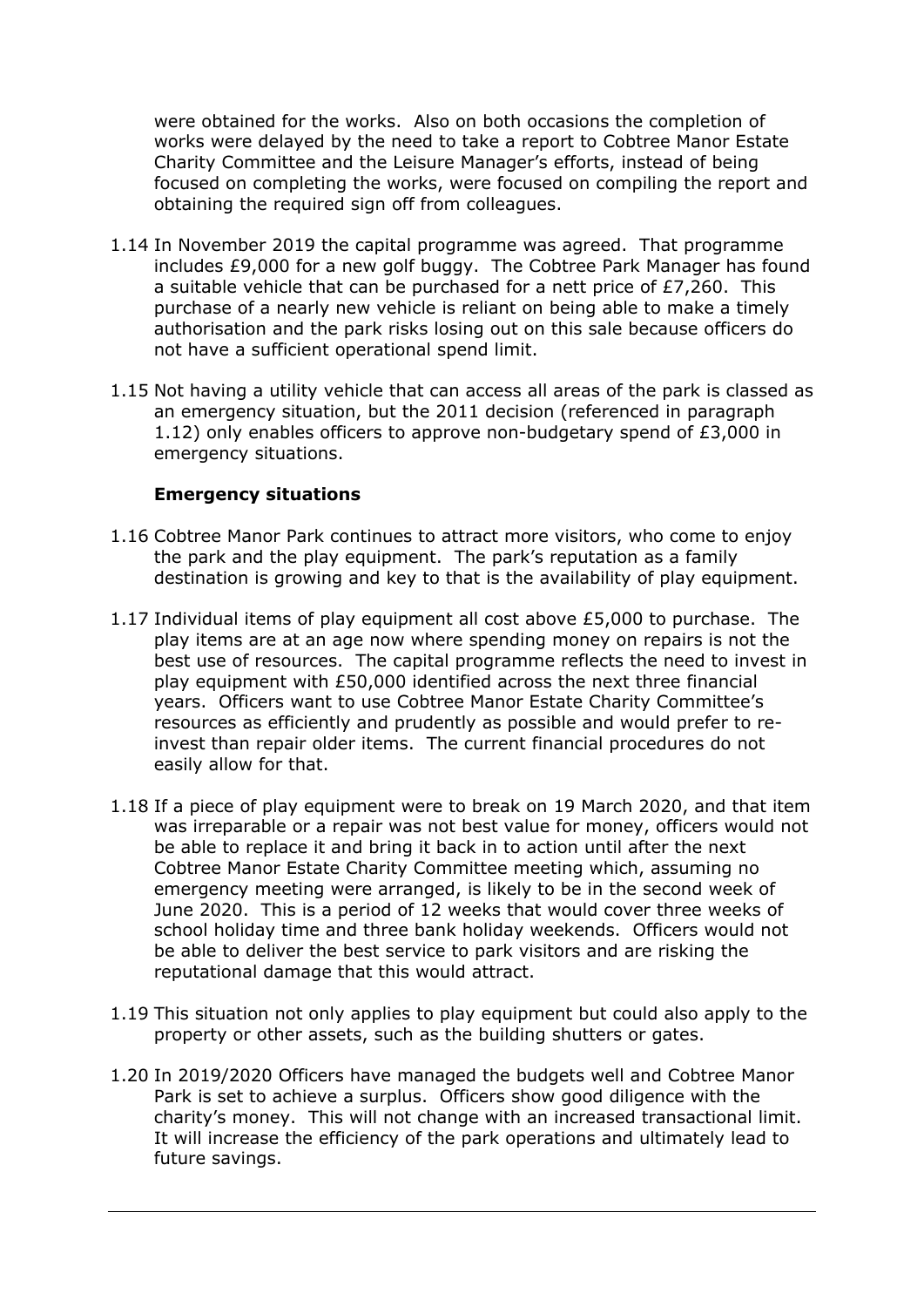#### **3. AVAILABLE OPTIONS**

#### **Not increase the financial limit**

3.1 Committee could choose to leave the financial limits as they are and only allow officers to continue to spend up to £5,000 in one transaction. This item will not remove the risks already identified and will not enable Cobtree Manor Park to capitalise on its operational potential. **This option is not recommended.**

#### **Increase the financial limit for officers to £10,000 per transaction**

3.2 This increase is needed to enable officers to best manage the budgetary spend in the park and respond to day-to-day repairs, activities and improvements across the park and estate. This amount is in line with the previously agreed capital spend items and means those items can be purchased at the appropriate time and deliver best use of budgets without negatively impacting on the park visitors' experiences. **This option is recommended.**

#### **Increase the financial limit in emergency situations to £15,000 per transaction in consultation with the committee chair**

3.3 This mechanism, only to be used in the rarest of circumstances, will build in more resilience and keep fundamental park services and infrastructure in good repair and available to park visitors. **This option is recommended.**

#### **4. PREFERRED OPTION AND REASONS FOR RECOMMENDATIONS**

- 4.1 This report has two recommendations. The first is to increase the operational spending limit for officers from £5,000 per transaction to £10,000 per transaction.
- 4.2 The second recommendation in this report is to increase the emergency unbudgeted spend limit from £3,000 per item to £15,000 per item and for the Head of Regeneration and Economic Development to consult with the Committee Chair in such circumstances.
- 4.3 The reasons for these recommendations are explained in paragraphs 1.10 to 1.20. The recommendations commit Cobtree Manor Estate Charity Committee to spending no additional funds beyond what it has already agreed in its capital and revenue budgets. The recommendations are proposed to enable officers to be more responsive in times of need and more proactive in times of investing in play assets.
- 4.4 Procurement policies and procedures governing the correct and proper use of public and charity money will still apply to officers. That will not change as a consequence of increasing the financial limit to £10,000 per transaction.